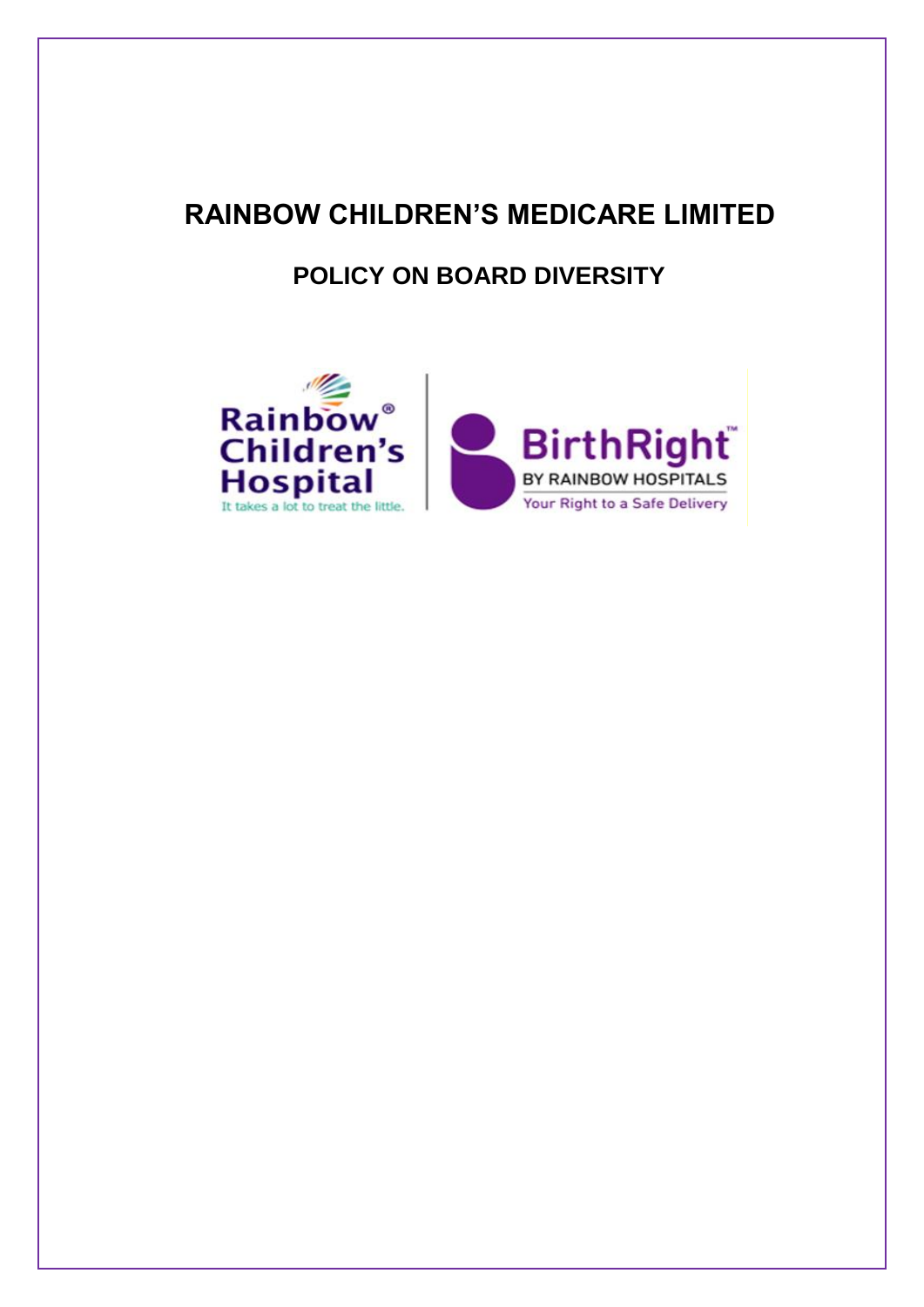

# **POLICY ON BOARD DIVERSITY**

This Policy must be read in conjunction with the applicable provisions of laws/rules/ regulations/procedures, not limited to but including SEBI (Listing Obligations and Disclosure Requirements) Regulations, 2015.

#### **1. Introduction**

The Board Diversity Policy ("Policy") has been devised by the Nomination and Remuneration Committee ("Committee") of Rainbow Children's Medicare Limited ("RCML" or "Company"), in line with the requirements of SEBI (Listing Obligations and Disclosure Requirements) Regulations, 2015 ("LODR"). It has been considered and approved by the Board of Directors ("Board") of the Company.

The Policy outlines the Company's intent to have an optimal mix of Board members from different backgrounds, to leverage their expertise and opinions on important aspects and enable long-term sustainable growth of the Company

#### **2. Definitions**

a. **"Act"** shall mean the Companies Act, 2013 read with the relevant Rules framed thereunder and amended from time to time.

b. "**Board of Directors" or "Board"** shall mean the Board of Directors of the Company.

c. **"Nomination and Remuneration Committee / Committee"** means the Committee constituted by the Board of Directors of the Company in accordance with Section 178 of the Act read with Regulation 19 of LODR.

# **3. Policy**

An effective Board, through its expert members with diverse skill sets and backgrounds, helps the Company achieve its vision and mission through:

• Enhancing the decision-making process, thereby enabling optimum utilization of time and facilitating structured outcomes.

• Effectively channelizing the inputs and opinions of the Board members, to arrive at viable solutions for the business challenges and setting strategic outcomes.

• Enabling self-development for Board members in terms of gaining from varied skill sets, with the aid of shared expertise of members.

• Ensuring compliance of the highest standards of Ethics and Corporate Governance.

Appointments of the distinguished members of the Board will be done post an in-depth assessment of the business requirements, where the skill set of the members from diverse backgrounds will serve the purpose of this Policy. In this regard the Committee will play a pivotal role.